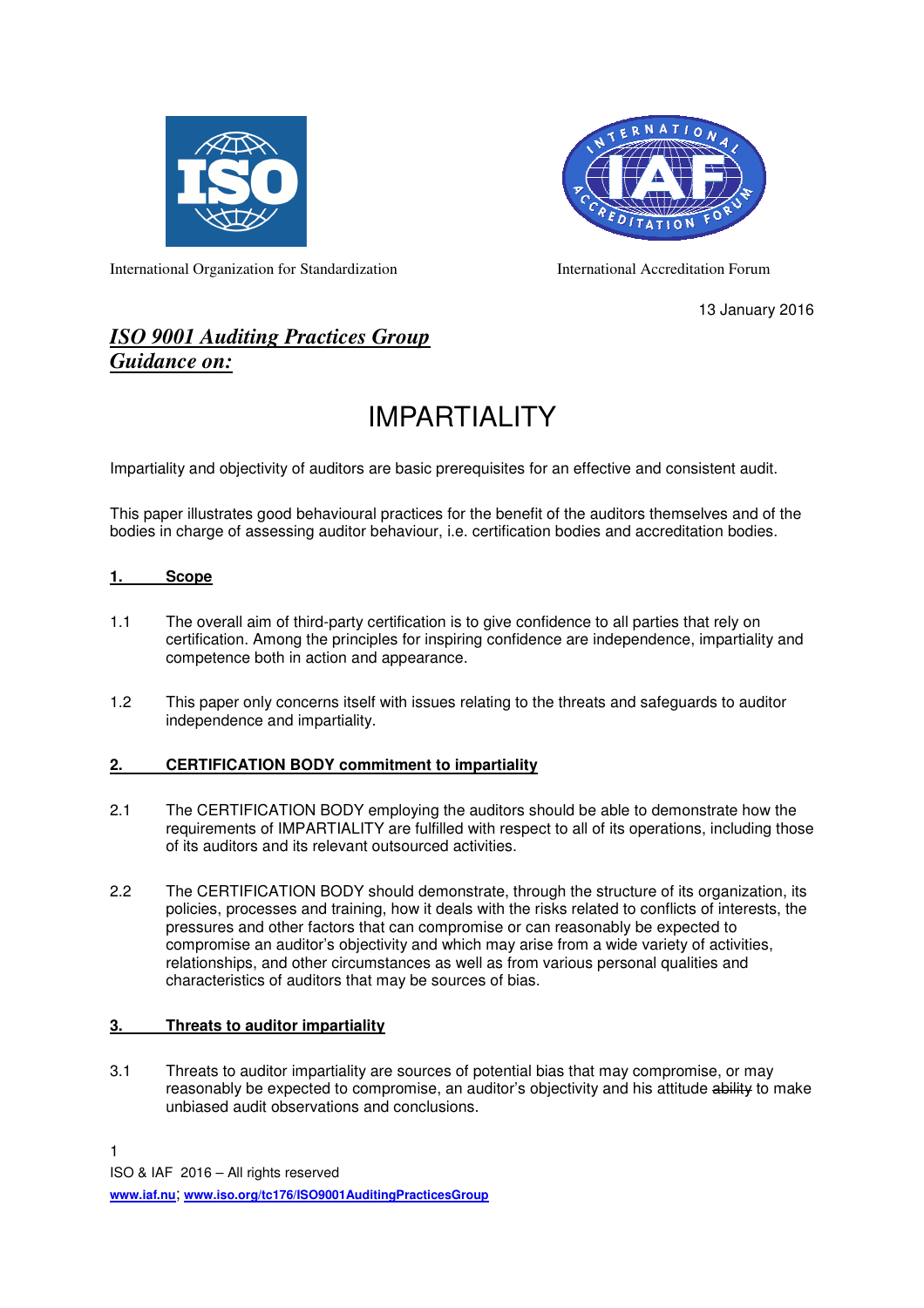Because threats may, or may reasonably be expected to, compromise an auditor's attitude to make unbiased audit observations and conclusions, CERTIFICATION BODY should identify, analyse, evaluate, treat, monitor and document such risks and demonstrate how threats are eliminated or minimised in order to achieve an acceptable level of risk that are sources of potential bias.

3.2 Threats are posed by various types of activities, relationships, and other circumstances. In order to understand the nature of those threats and their potential impact on auditor impartiality, the CERTIFICATION BODY should identify the types of threats posed by specific activities, relationships or other circumstances. The following list provides examples of the types of threats that may create pressures and other factors that can lead to biased audit behaviour.

Although the list below is not mutually exclusive or exhaustive, it illustrates the wide variety of types of threat that CERTIFICATION BODYs need to consider when analysing auditor impartiality issues:

- Self-interest threats threats that arise from auditors acting in their own interest. Self-interests include auditors' emotional, financial, or other personal interests. Auditors may favour, consciously or subconsciously, those self-interests when performing a management system audit. For example, CERTIFICATION BODY relationships with clients create a financial self-interest because the clients pay the CERTIFICATION BODY's fees. Auditors could also have a financial self-interest if they own shares in an auditee's organization. Similarly they may have an emotional or financial self-interest if an employment relationship exists between auditor's family members and an auditee.
- Self-review threats threats that arise from auditors reviewing the work done by themselves or by their colleagues. It may be more difficult to evaluate without bias the output of one's own work than the work of someone else or of some other organization. Therefore, a self-review threat may arise when auditors review judgments and decisions they, or others in their organization, have made.
- Familiarity (or trust) threats threats that arise from auditors being influenced by a close relationship with an auditee. Such a threat is present if auditors are not sufficiently sceptical of an auditee's assertions and, as a result, too readily accepts an auditee's viewpoint because of their familiarity with or trust in the auditee. For example, a familiarity threat may arise when an auditor has a particularly close or long-standing personal or professional relationship with an auditee.
- Intimidation threats threats that arise from auditors being, or believing that they are being, openly or secretly coerced by auditees or by other interested parties. Such a threat may arise, for example, if an auditor or CERTIFICATION BODY is threatened with replacement over a disagreement with an auditee's application of a specific requirement of the normative document being used as the reference for the audit.
- Advocacy threats (this could occur when a body or its personnel is acting in support of, or in opposition to, a given auditee, which is at the same time its customer, in the resolution of a dispute or litigation);
- Competition threats may happen, for example, when a contracted technical assessor is employed by a direct competitor of the auditee organization.

#### **4 Safeguards to auditor impartiality**

4.1 The CERTIFICATION BODY should have in place safeguards that mitigate or eliminate threats to auditor impartiality. Safeguards may include prohibitions, restrictions, disclosures, policies, procedures, practices, standards, rules, institutional arrangements, and

ISO & IAF 2016 – All rights reserved

**www.iaf.nu**; **www.iso.org/tc176/ISO9001AuditingPracticesGroup**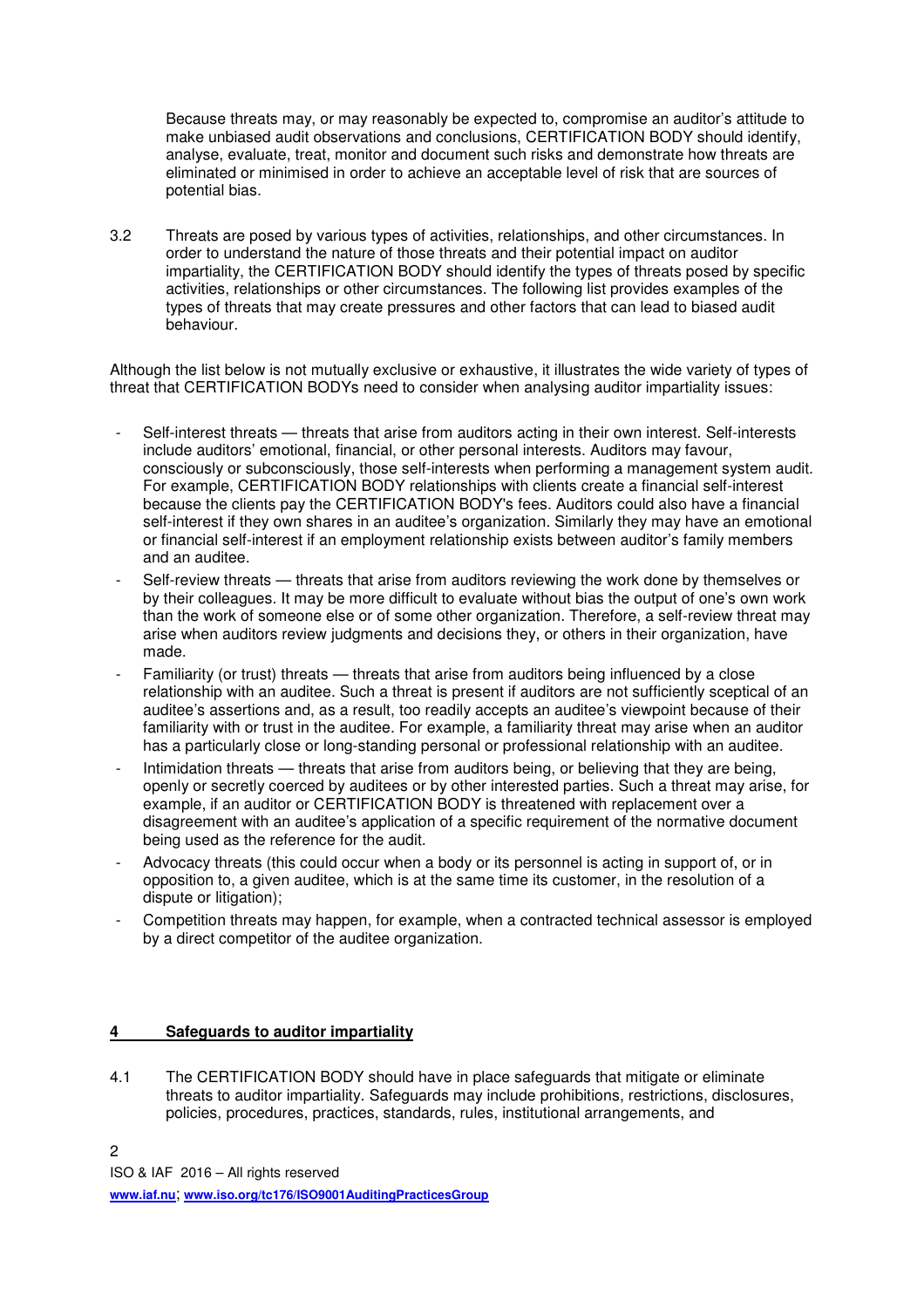environmental conditions. These should be regularly reviewed to ensure their continuing applicability.

- 4.2 Examples of safeguards that exist in the environment in which audits are performed include:
- the value CERTIFICATION BODYs and individual auditors place on their reputations;
- accreditation programmes for CERTIFICATION BODY that assess organization-wide compliance with professional standards and regulatory requirements regarding impartiality;
- general oversight by CERTIFICATION BODYs' committees and governance structures (for example, boards of directors, advisory- or compliance committees) concerning compliance with impartiality criteria;
- other aspects of corporate governance, including the CERTIFICATION BODY's culture that supports the certification process and auditor impartiality;
- rules, standards, and codes of professional conduct governing auditors' behaviour;
- contractual agreements with personnel, partners, etc. determining duties;
- the raising of sanctions, and the possibility of such actions, by accreditation bodies/IAF and others; and
- the legal liability faced by CERTIFICATION BODY.

4.3 Examples of safeguards that exist within certification bodies as part of a CERTIFICATION BODY's management system include:

- maintaining a culture in the CERTIFICATION BODY that stresses the expectation that auditors will act in the wider interest and the importance of good audits and auditor impartiality;
- maintaining a professional environment and culture in the CERTIFICATION BODY that supports behaviour of all personnel that is consistent with auditor impartiality;
- requiring auditing personnel to sign and adhere to a code of ethics including rules relating to impartiality
- management systems that include policies, procedures, and practices directly related to maintaining auditor impartiality;
- dialogue with relevant interested parties on the perception of impartiality and any feedback
- other policies, procedures, and practices, such as those concerning the rotation of staff, internal audit, and requirements for internal consultation on technical issues; and
- personnel hiring, training, promotion, retention, and reward policies, procedures, and practices that emphasize the importance of auditor impartiality, the potential threats posed by various circumstances that auditors in the CERTIFICATION BODY may face, and the need for auditors to evaluate their impartiality with respect to a specific client after considering safeguards in place to mitigate or eliminate those threats.

Another way of describing safeguards is by their nature. Examples include:

- safeguards that are preventive for example, an induction programme for newly hired auditors that emphasizes the importance of impartiality;
- safeguards that relate to threats arising in specific circumstances for example, prohibitions against certain employment relationships between auditors' family members and the CERTIFICATION BODY's clients and;
- safeguards whose effects are to deter violations of other safeguards by punishing violators for example, a zero tolerance policy enabling accreditation bodies to immediately suspend or withdraw accreditation.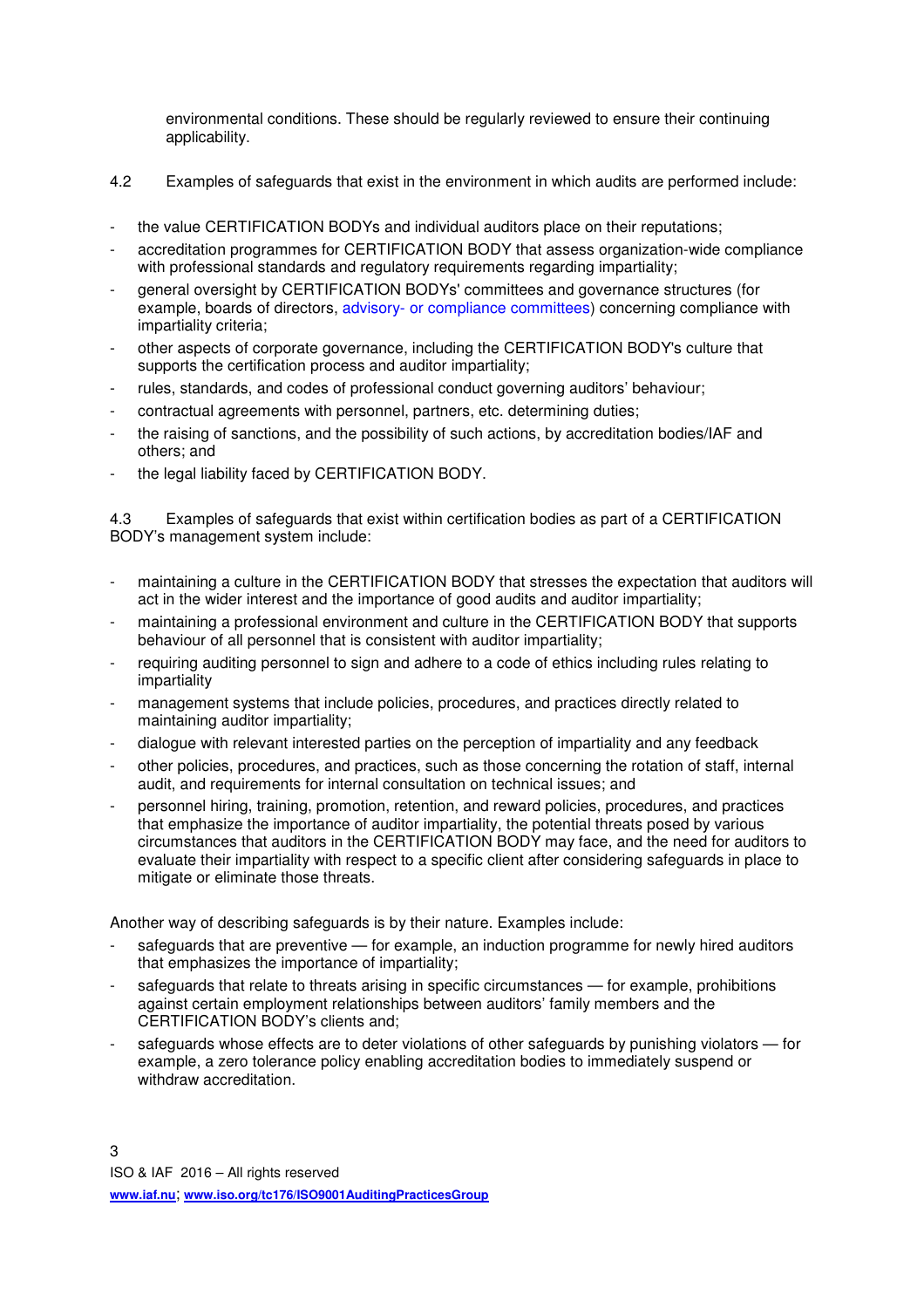- 4.5 An alternate way in which safeguards can be described is by the extent to which they restrict activities or relationships that are considered threats to auditor impartiality, such as prohibiting auditors from providing consultancy to the clients they are auditing.
- 4.6 In assessing the impartiality of its auditors a CERTIFICATION BODY should consider:
- the pressures and other factors that might result in, or might reasonably be expected to result in, biased audit behaviour — here described as threats to auditor impartiality;
- the controls that may reduce or eliminate the effects of those pressures and other factors here described as safeguards to auditor impartiality;
- the significance of those pressures and other factors and the effectiveness of those controls; and
- the likelihood that pressures and other factors, after considering the effectiveness of controls, will reach a level where they compromise, or may reasonably be expected to compromise, an auditor's ability to maintain an unbiased audit behaviour.

The CERTIFICATION BODY should also make its auditors aware of the ways it intends to implement to ensure auditor impartiality.

#### **5. Assessing the level of impartiality risk**

CERTIFICATION BODYs should assess the level of impartiality risk by considering the types and significance of threats to auditor impartiality and the types and effectiveness of safeguards. This basic principle describes a process by which CERTIFICATION BODYs should identify and assess the level of impartiality risk that arises from various activities, relationships, or other circumstances.

The level of impartiality risk can be expressed as a point on a continuum that ranges from "no risk" to "maximum risk." One way to describe those endpoints, the segments of the impartiality risk continuum that fall between those endpoints, and the likelihood of compromised objectivity to which the endpoints and segments correspond, is as follows:

| No risk              | Remote risk         | Some risk      | High risk      | Maximum risk      |
|----------------------|---------------------|----------------|----------------|-------------------|
| Compromised          | Compromised         | Compromised    | Compromised    | Compromised       |
| objectivity is       | objectivity is very | objectivity is | objectivity is | objectivity is    |
| virtually impossible | unlikely            | possible       | probable       | virtually certain |

Table 1 — Level of impartiality risk

Increasing likelihood of compromised objectivity →

Although it cannot be measured precisely, the level of risk for any specific activity, relationship, or other circumstance that may pose a threat to auditor impartiality can be described as being in one of the segments, or at one of the endpoints, on the impartiality risk continuum.

#### **6. Determining the acceptability of the level of impartiality risk**

6.1 CERTIFICATION BODY should determine whether the level of impartiality risk is at an acceptable position on the impartiality risk continuum. CERTIFICATION BODY should evaluate the acceptability of the level of impartiality risk that arises from specific activities, relationships, and other circumstances. That evaluation requires them to judge whether safeguards eliminate or adequately mitigate threats to auditor impartiality posed by those activities, relationships, or other circumstances. If they do not, CERTIFICATION BODY should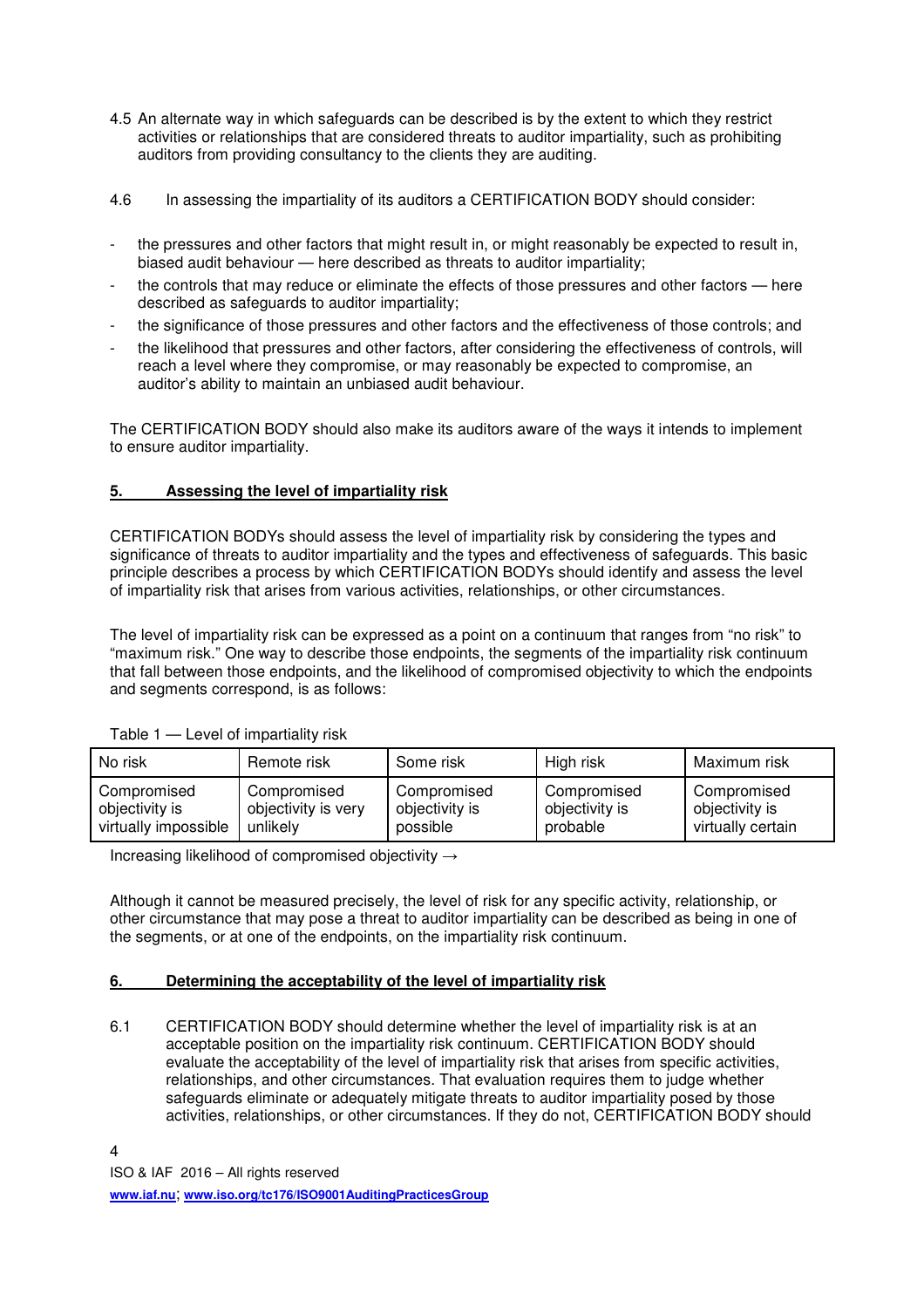decide which additional safeguard (including prohibition) or combination of safeguards would reduce the risk, and the corresponding likelihood of compromised objectivity, to an acceptably low level.

- 6.2 Given certain factors in the environment in which audits take place for example, that the auditor is paid indirectly by the auditee — the impartiality risk cannot be completely eliminated and, therefore, CERTIFICATION BODY always accept some risk that auditors' objectivity will be compromised. Nevertheless, in the presence of threats to auditor impartiality, CERTIFICATION BODY should consider only a very low level of risk to be acceptable. Only such a small likelihood of compromised objectivity is consistent with both the definition and the goal of auditor impartiality.
- 6.3 Some threats to auditor impartiality may affect only certain individuals or groups within a CERTIFICATION BODY, and the significance of some threats may be different for different individuals or groups. To ensure that the risk is at an acceptably low level, CERTIFICATION BODY should identify the individuals or groups affected by threats to impartiality and the significance of those threats. Different types of safeguards may be appropriate for different individuals and groups depending on their roles in the audit.
- 6.4 CERTIFICATION BODY should ensure that the benefits resulting from reducing the impartiality risk by imposing additional safeguards exceed the costs of those safeguards. Although benefits and costs are often difficult to identify and quantify, CERTIFICATION BODY should consider them when they make decisions about auditor impartiality issues.

## **7. Organizational and structural issues**

- 7.1 In addition to the aspects outlined above, auditor impartiality needs to be further protected by placing it within a structure in the organization, which will guarantee that the safeguards required are implemented. The part of the organization's structure should be such that the CERTIFICATION BODY can demonstrate its impartiality to an informed and disinterested third party.
- 7.2 The structure and organization of the CERTIFICATION BODY chosen to meet these objectives should be transparent and support the development and the application of the processes necessary to meet the above objectives. These processes should include:
- understanding the needs and expectations of customers and other stakeholders;
- establishing the policy and objectives of the organization;
- determining the processes and responsibilities necessary to attain the objectives;
- determining and providing the infrastructure and resources necessary to attain the objectives;
- establishing and applying methods to ensure appropriate determination and effective control of impartiality related risks;
- establishing and applying methods to ensure the effectiveness of each process;
- the identification of potential conflict of interest at the level of both the organization and the individual, and the means of identifying it and dealing with it;
- determining means of preventing nonconformities and eliminating their causes; and
- establishing and applying a process for continual improvement of the above processes.